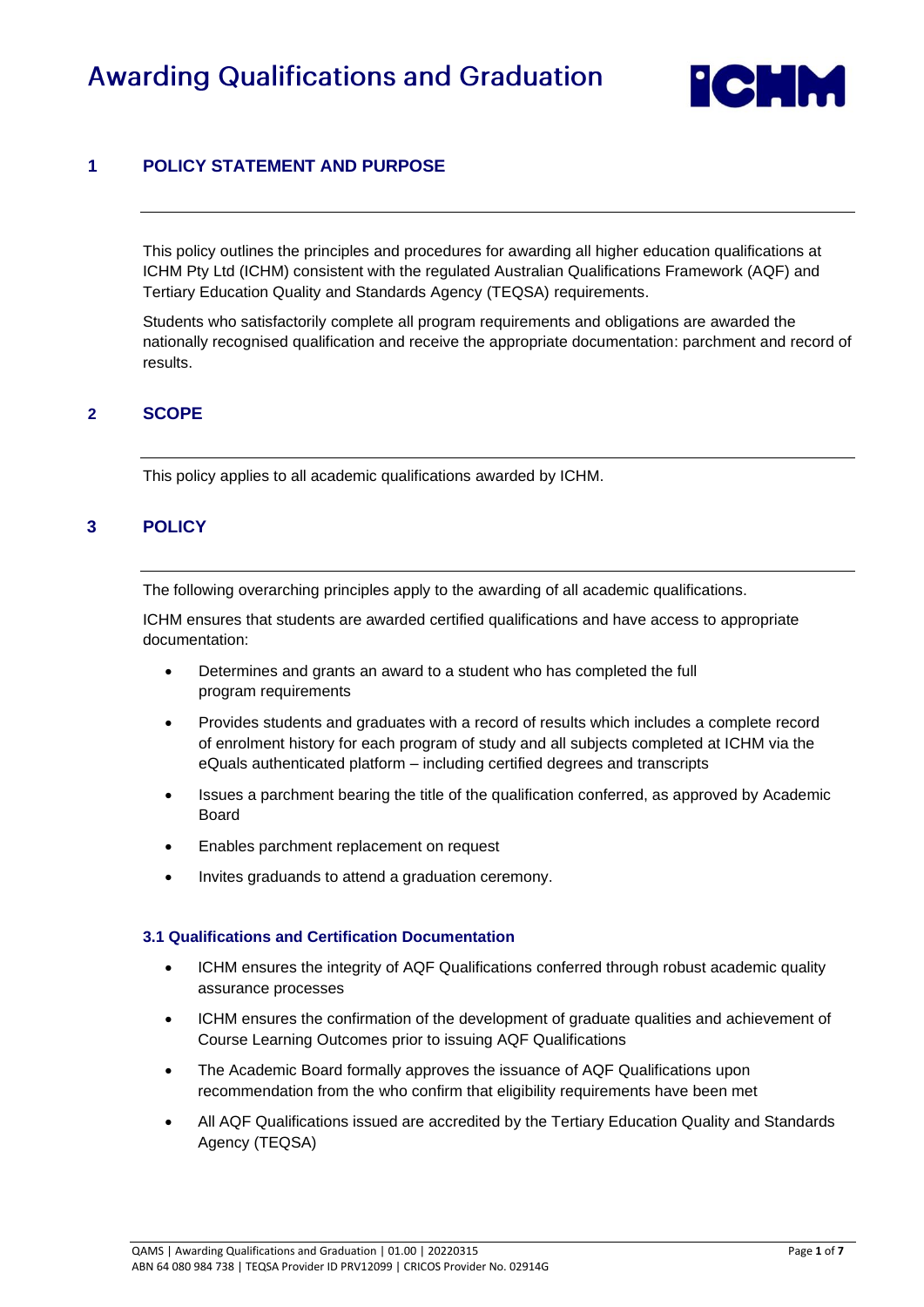- ICHM issues authorised certification documentation (parchment and the official record of results) upon completion of the requirements for the AQF Qualification, where all eligibility requirements are met and, if required, where requested by the student.
- Where students don't complete AQF Qualification requirement, and withdraw from their program, an official record of results or academic transcript is issued
- ICHM is committed to issuing certification documentation that is clear, protected against fraudulent issue, reflects the ICHM approved design and is otherwise aligned with the requirements of the [Higher Education Standards Framework \(Threshold Standards\) 2021](https://www.legislation.gov.au/Details/F2021L00488) and ensures appropriate use of the ICHM logo and seal
- ICHM maintains an appropriate register of AQF Qualifications issued in accordance with the [Higher Education Standards Framework \(Threshold Standards\) 2021](https://www.legislation.gov.au/Details/F2021L00488)
- ICHM provides students with access to an authorised record of results for all subjects undertaken. Students can access an unofficial academic transcript, at any time during their program
- Where students are conferred with more than one qualification, they are presented with the highest higher-level AQF Qualification at the ceremony, with all qualifications achieved listed in the graduation booklet.

#### **3.2 Graduation Ceremonies**

ICHM:

- recognises student academic achievement at an awards ceremony
- holds at least one graduation ceremony in Australia each year or provides alternative arrangements due to unexpected or unforeseen special circumstances that may include a later ceremony as soon as practicable
- does not permit students who are in poor financial standing to obtain their parchment or graduate unless all outstanding fees and all other financial obligations due have been discharged, or satisfactory arrangements for discharge have been made
- ensures the Academic Board formally approves all qualifications awarded
- issues the parchment and record of results either at the ceremony, at a specially convened meeting or in absentia
- is committed to providing students with an opportunity to participate in a graduation ceremony
- makes all reasonable adjustments to allow students or staff with disabilities to participate in a graduation ceremony (including live streaming)
- provides students with notice of the dates of graduation ceremonies and clear guidance on registering online for the graduation ceremony via dedicated communication
- requires students participating in a graduation ceremony to wear the appropriate ICHM academic regalia
- requires staff who participate in a graduation ceremony to wear appropriate academic regalia
- requires graduands to hire or purchase ICHM academic regalia. Students who have not yet satisfied requirements for the AQF qualification, may not participate in the graduation nor hire or purchase academic regalia.
- all students, staff or ICHM industry special awards are issued at either the graduation ceremony or a special awards ceremony convened for that event. Such awards may include but are not limited to *Certificates of Merit, Certificates or Academic Achievement, Outstanding Student Award and Dux.*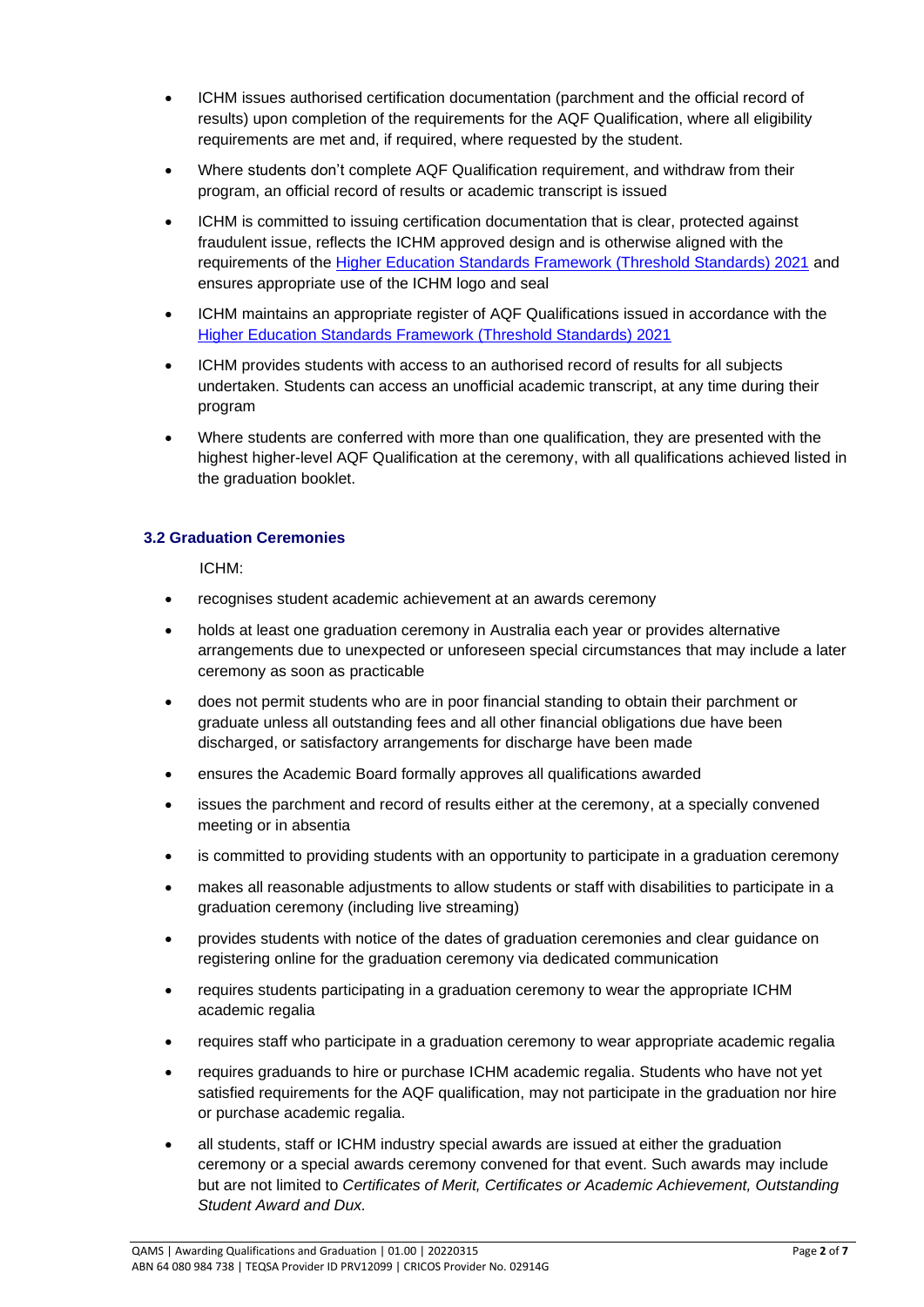#### **4 Procedure**

#### **4.1 Eligibility and approval to graduate**

- The Academic Committee is responsible for ensuring that all academic requirements for completion of an award have been met, in accordance with the schedule of dates set annually by the Program Director Academic.
- Following approval by the Academic Committee, Administration staff enter eligibility data into the student record system for all approved programs.
- The Academic Team notify students when they are eligible to graduate and invites them to register for the graduation ceremony that is held within 12 months of the conferral or their award. After 12 months the only option for receipt of parchment is in absentia.
- Where students wish to terminate their enrolment in their current program and have met the requirements of any nested program, the Academic Committee may recommend the conferral of the nested award.
- Where it is necessary to change a student's enrolment from one program to another for the purpose of conferring a nested award, the change is authorised by the Program Director Academic.
- When a student program enrolment variation is authorised, the Administration Team process the internal credit for inclusion in the record of results.
- The program title in which an award is conferred is final and not subject to change at any time after conferral.

#### **4.2 Conferral of qualifications at a ceremony**

- Students have their qualification presented at the first scheduled graduation ceremony following completion of the award.
- Students who seek to progress through a nested suite of programs will not be required to surrender a previously conferred award when they become eligible for a higher-level award.
- Where students are conferred with more than one qualification, they are presented with the highest higher-level AQF Qualification at the ceremony, with all qualifications achieved listed in the graduation booklet.

#### **4.3 Ceremony booklets**

• The ceremony booklets constitute the formal public record for each ceremony and include the names of all graduands who are eligible (at the time of printing) to have an award presented at that ceremony.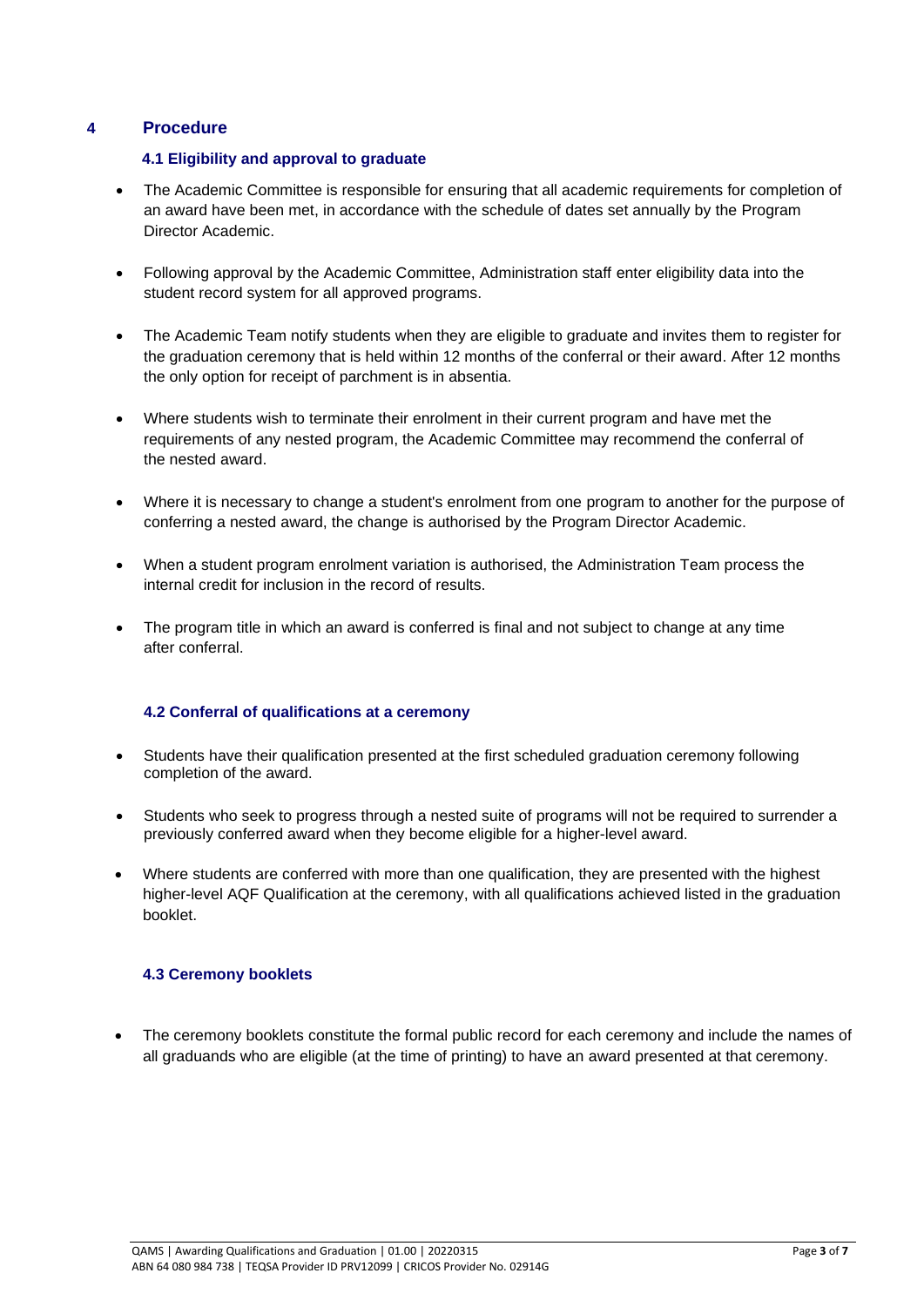#### **4.4 Parchments**

- A parchment is an official document certifying the name of the graduate, the title of the award, and its conferral date. The parchment bears the logo and seal of ICHM and is signed by the Chief Executive Officer and the Chair of the Academic Board.
- The graduand name on a parchment is the student's legal name as recorded by the student when applying to study at ICHM, unless the Chief Executive Officer is satisfied that one or more of the following exceptions applies:
	- an administrative error has occurred in recording the person's name; or
	- prior to graduating, the person has changed their name as a result of marriage or divorce. This must be evidenced by a Marriage Certificate issued by a Registrar of Births, Deaths and Marriages, or a decree of nullity or dissolution of a marriage issued by a court indicating the current name and/or the previous name of that person; or
	- prior to graduating, the person has changed their name as evidenced by a change of name certificate or deed poll declaration.
- The date on the parchment is the date of conferral of the qualification, that is, the date the Academic Board confers the award via resolution at the applicable Academic Board meeting.
- The parchment is presented to the graduate in person at a ceremony.
- For an award presented in absentia, the parchment may be collected from the administration office, posted by registered mail within Australia, or sent by courier to an overseas location at a cost to the graduate.
- The parchment is posted or sent by courier to the address recorded in the student management system. Where an incorrect address has been provided, the student is liable for additional costs of postage.
- A graduate who collects a parchment from the administration office is required to show photographic evidence of identity. A third party may collect the parchment on behalf of a graduate. The third party must show photographic evidence of identity as well as written authority from the graduate.

#### **4.5 Replacement of a parchment**

- A graduate may apply for a replacement parchment where the original parchment has been lost, destroyed, stolen or damaged.
- A replacement parchment is issued with the graduate's name that appeared on the original parchment.
- A replacement parchment replicates the detail appearing on the original parchment, including the name of the awarding institution, the year of completion or date of conferral as applicable, and the full title of the award.
- A replacement carries the ICHM seal and will indicate that the parchment is a replacement by inclusion of the words '*Replacement parchment issued ... <date>'.* The replacement parchment will bear the signatures of the authorised signatories at the time of issue of the replacement parchment.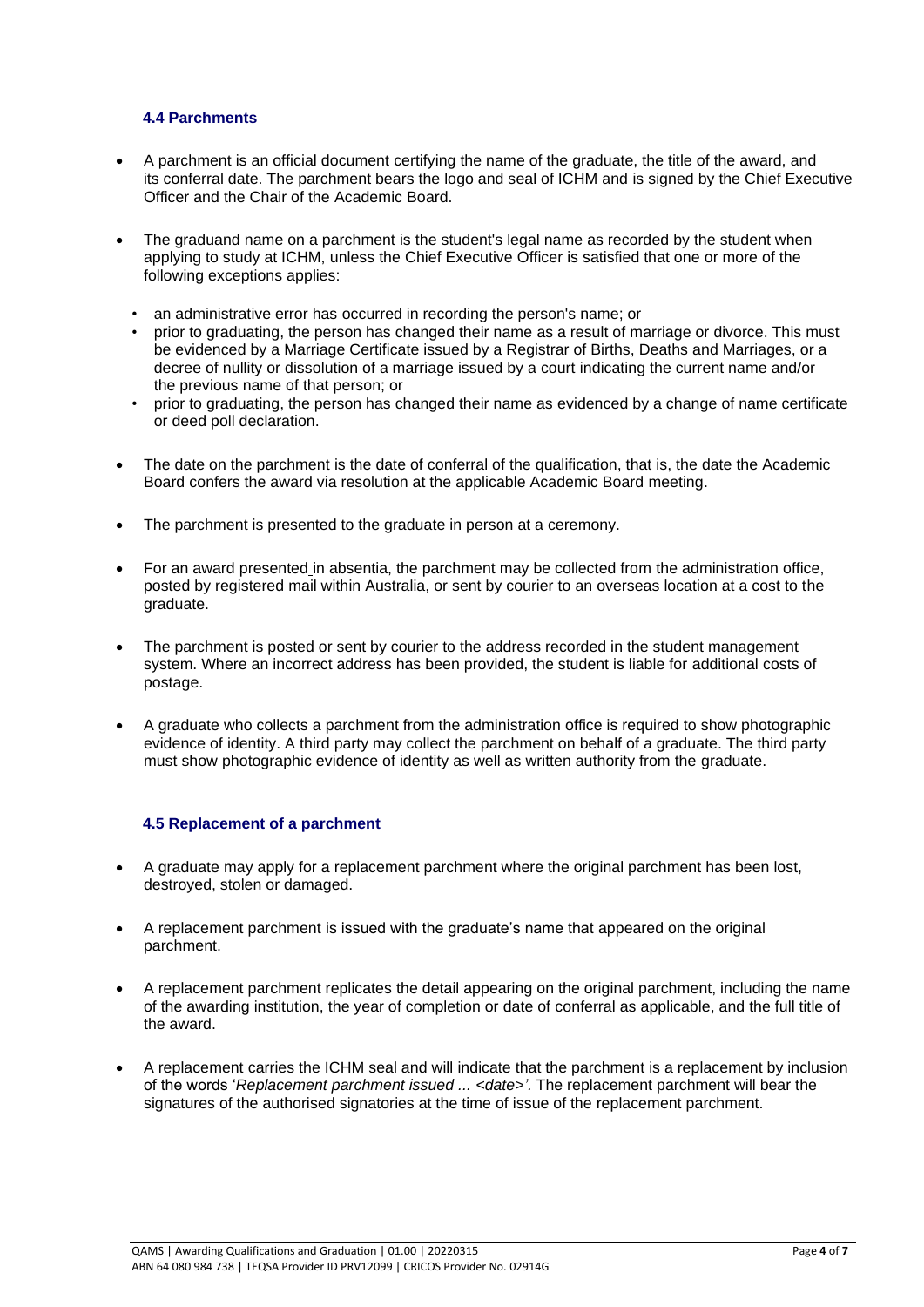- An application for a replacement parchment must be submitted to ICHM via the [admissions@ichm.edu.au](mailto:admissions@ichm.edu.au) email or to the ICHM registered postal address. The application must be accompanied by:
	- the fee advised by the Manager of Administration and Admissions for the administration and delivery costs of the replacement, and
	- in the case of a lost, destroyed, or stolen parchment, a statutory declaration signed by a Justice of the Peace (Australia) or by a lawyer (international students), explaining the loss; and
	- in the case of a damaged parchment, an explanation of the damage.

#### **4.6 Record of results**

- An academic transcript is a record of a student's specific program enrolment history at ICHM. Each program academic transcript includes a list of all subjects and results, and details of qualifications awarded, and prizes achieved.
- A person who has successfully completed the requirements of a program will receive the academic transcript free of charge.
- When a student has completed the requirements of a program, and is eligible for an award, ICHM will provide the student, without application and free of charge, with one completion transcript stating that the student has met the requirements of an award.
- The completion transcript is presented with the parchment at graduation or mailed or sent upon request with a letter of completion by courier to the address recorded in the student management system.
- Following the conferral of an award the student, without application and free of charge, is provided with one conferral transcript. The conferral transcript includes the date of conferral and details of awards and prizes that have been awarded since the completion transcript was issued to the student.
- The conferral transcript will be presented at graduation, or if the graduate is not at the graduation ceremony, mailed or sent by courier to the address recorded in the student record system.
- An application for additional copies of academic transcripts must be submitted to ICHM via [admissions@ichm.edu.au](mailto:admissions@ichm.edu.au) email or to the ICHM registered postal address. The application must be accompanied by the appropriate fee, and photographic evidence of identity.

#### **4.7 Provision of an academic record to a third party**

- ICHM releases a student's academic record in accordance with privacy requirements.
- A student may request ICHM to provide their academic record to another higher education institution free of charge.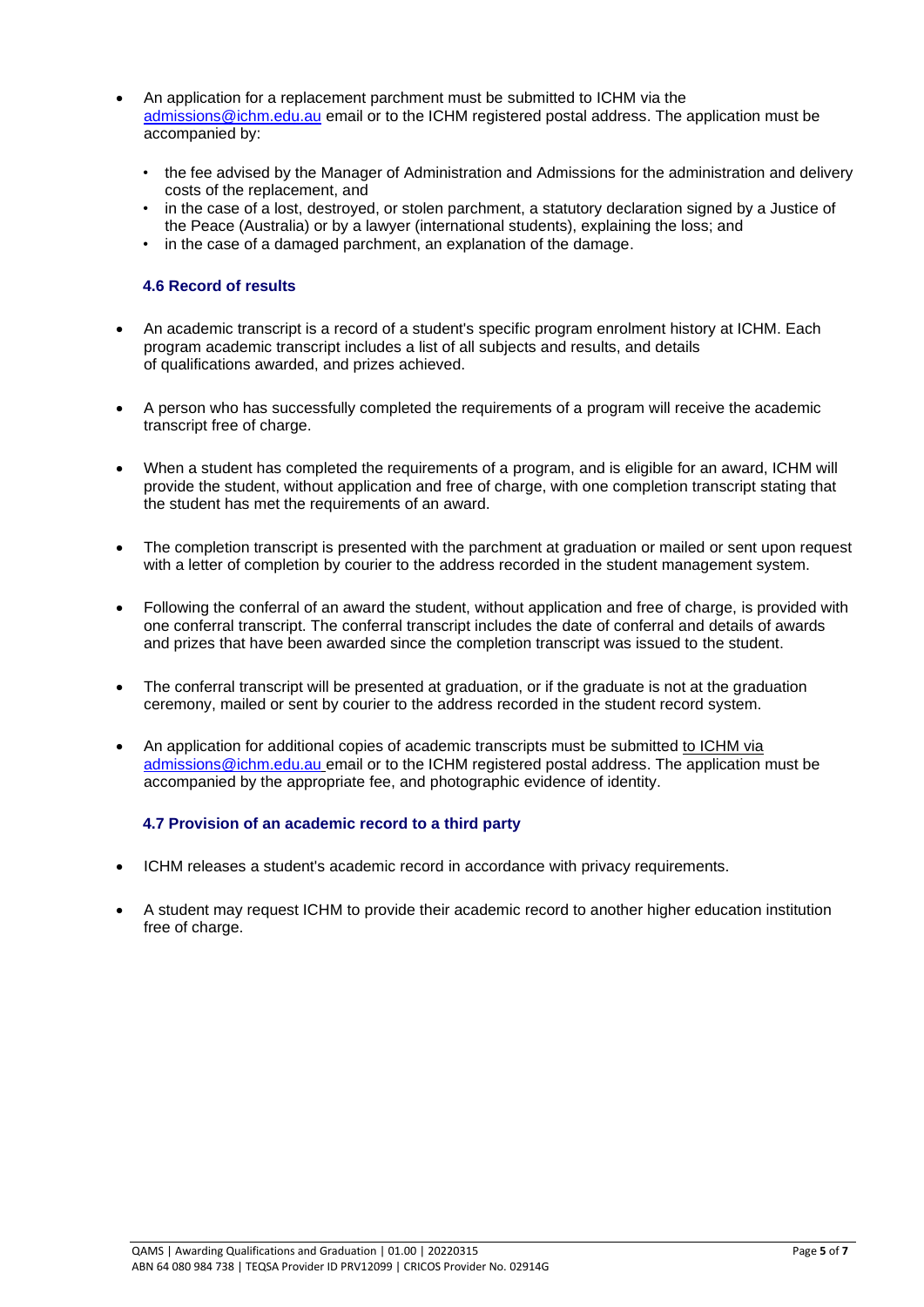### **5 DEFINITIONS**

Unless additionally defined in this document, all terms are consistent with the *Glossary of Terms.*

#### Australian Qualifications Framework (AQF) Qualification

This is the result of an accredited complete program of learning that leads to formal certification that a graduate has achieved learning outcomes as described in the AQF. (AQF Glossary of Terminology, 2nd edn, Jan 2013).

#### Parchment

The official certificate that a student receives when an award is conferred. Is also referred to as a testamur.

#### Record of results

A record of all learning leading to an Australian Qualifications Framework (AQF) qualification or an accredited unit in which a student is enrolled.

Your record of results is the history of your academic performance at ICHM and shows all topics studied, grades received and your grade point average. The transcript also shows credit granted for previous study and any prizes and awards that you have received.

This may be called a:

- transcript of results
- academic transcript
- record of achievement
- or statement of results.

#### **6 RELATED LEGISLATION**

[AQF Qualifications Issuance Policy](https://www.aqf.edu.au/sites/aqf/files/aqf_issuance_jan2013.pdf) (Cwlth)

*(Policy requirements and specifications for issuing AQF qualifications)*

#### [Higher Education Standards Framework \(Threshold Standards\) 2021](https://www.legislation.gov.au/Details/F2021L00488) (HES Framework) (Cwlth)

*(The threshold standards that an Australian higher education provider must meet and continue to meet to maintain registration. These standards underpin and provide assurance of quality and integrity to all ICHM operations. TEQSA uses these standards to regulate ICHM and our courses.)*

[Higher Education Support Act 2003](https://www.legislation.gov.au/Series/C2004A01234) (HESA) (Cwlth) *(The main piece of legislation governing higher education in Australia.)*

[Tertiary Education Quality and Standards Agency Act 2011](https://www.dese.gov.au/higher-education-loan-program/higher-education-support-act-2003-and-guidelines#toc-tertiary-education-quality-and-standards-agency-act-2011-teqsa-act-) (TEQSA Act) (Cwlth) *(The main piece of legislation regulating and assuring the quality of higher education in Australia.)*